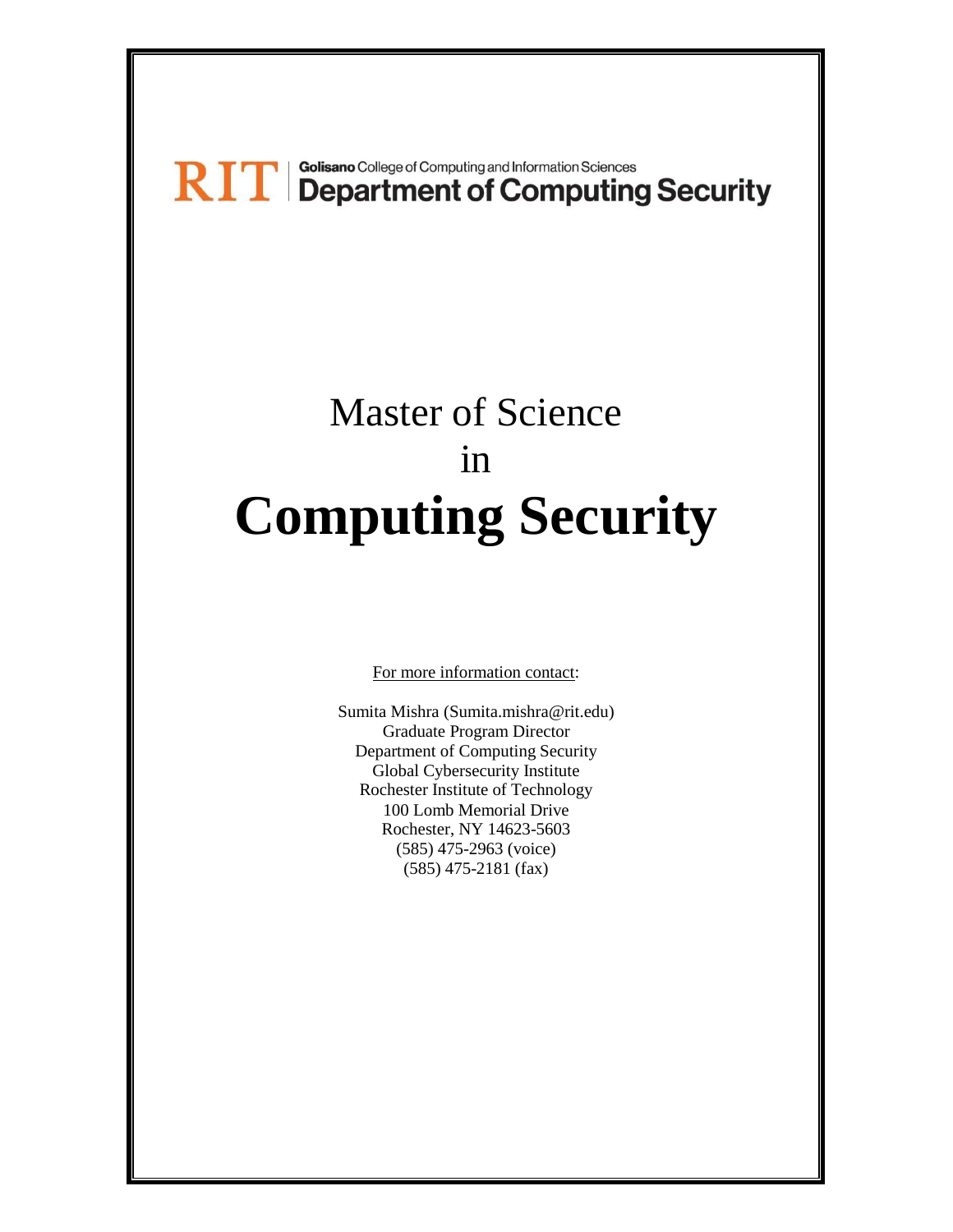## ROCHESTER INSTITUTE OF TECHNOLOGY **Department of Computing Security**

Master of Science in Computing Security

#### **Introduction**

The Master of Science in Computing Security (CSEC) focuses on the theoretical, organizational, and applied aspects of computing security. The curriculum is unique in its recognition of the need for students to have a broad-based understanding of the myriad of issues involved in providing secure, yet useful, computing environments that enhance the productivity of users while at the same time living up to the fundamental pillars of computing security as enhanced to encompass the full scope of information assurance: confidentiality, integrity, availability (together, the CIA principle), plus authentication and nonrepudiation.

#### **Program Goals and Objectives**

Upon completion of the MS in CSEC program, successful students will have acquired the necessary skills to do the following:

- Protect computer systems from the threats, exposures and risks, possible through unauthorized access in today's networked computer environment
- Outline and apply appropriate methods and mechanisms that can be used to protect enterprise data to help manage the risk of unauthorized data access, data tampering, or theft
- Communicate effectively, both orally and in writing, with other security and computing professionals
- Research security issues, synthesize the information, and communicate the results of the research to business and computing professionals
- Design and analyze basic cryptographic algorithms and protocols
- Apply appropriate software engineering techniques to address security needs in software development
- Evaluate security mechanisms in terms of their effectiveness, maintenance and appropriateness in computer networks
- Evaluate ethical controversies and use various decision-making approaches for resolving ethical dilemmas in complex situations

#### **Program Design**

The MS in Computing Security program consists of two (2) core courses and two (2) research electives that provide a knowledge-base in the theoretical principles and advances in computing security and information assurance today. Together, these courses ensure that graduates acquire the intellectual tools necessary to stay up-to-date in this challenging and rapidly evolving discipline. Students can then develop depth in an area of expertise in systems and network security, systems and network forensics, secure coding, and security theory by selecting four or five related elective courses. The program of study is capped off with a six-credit thesis, a three-credit project, or a three-credit capstone course.

The program includes courses that enable students to understand the theoretical foundations of computing security, to join a team of professionals solving the challenges of ensuring secure computing environments, and to become leaders in implementing solutions computing security and information assurance. Alternately, students can prepare for further academic study and careers in academia or research.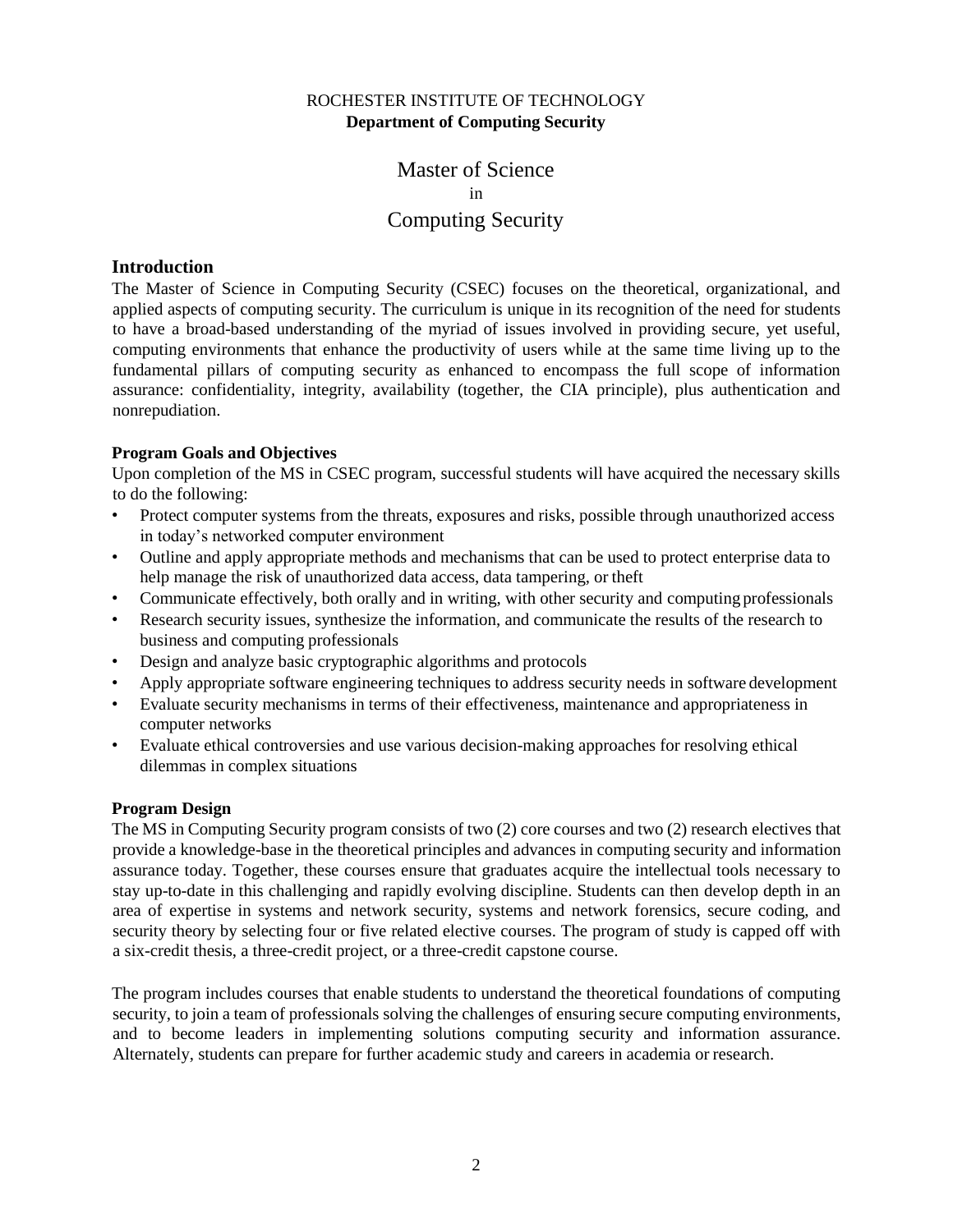MS in Computing Security is designed for individuals whose undergraduate major, or minor, was in a computing discipline with a solid theoretical foundation as well as those who have a strong background in a field to which computers are applied, such as Engineering, Science, or Mathematics. Students admitted without this background must complete bridge study as assigned by the Graduate Director and the faculty to ensure that they have the prerequisite knowledge necessary for success in this program.

This MS degree comprises 30 semester-credits of graduate study which include:

- 2 core courses (6 credits); focusing on foundation of computer security concepts and cryptography
- 2 research electives (6 credits): focusing on research areas in cybersecurity
- $\cdot$  5 or 6 elective courses (12 15 credits), depending upon the capstone option chosen, to develop breadth and depth in security topics of individual interest
- MS capstone experience: a thesis (6 credits), a project (3 credits), or a capstone course (3 credits)

A wide variety of support services are available including advising, online library catalogs and indexes (some with full text), inter-library loans, internet-based audio conferences, computer conferencing, etc.

International students seeking an I-20 to reside in the United States while studying in this program should note that they are required to be enrolled for at least nine (9) credits per semester to maintain their full-time status. Of those 9 credits, international students may **only count 1** online course (or 3 credits) towards their full-time course load. They may take additional online courses "outside" of the 9 credits.

## **Entrance Requirements**

Degree applicants should minimally have a baccalaureate or equivalent degree from an accredited institution of higher education and a minimum cumulative grade-point average equivalent to 3.0/4.0 ('B' average). International students must also have equivalent of at least a 3.0/4.0 from an accredited university using the US system of grading or at least a first-class degree from an accredited university using the British system of grading.

Additionally, applicants with degrees from foreign universities must submit Graduate Record Examination (GRE) scores  $\frac{1}{1}$ . The GRE may also be required for those applicants requesting consideration whose undergraduate grade-point average is below 3.0/4.0.

Applicants whose native language is not English must take and submit the TOEFL examination. A minimum score of 570 (paper-based exam) or 88 (internet-based exam) is required (Note that students with TOEFL scores between 88 and 96 are admitted conditionally but have to go through additional testing offered through English Language Center at RIT. They might be required to take a prescribed program in English along with a reduced program course load until the required English level is achieved). Other evidence of language proficiency, such as writing samples and GRE scores, may also be evaluated to assess functional English ability.

Information about the GRE and the TOEFL examinations is available a[t http://www.ets.org.](http://www.ets.org/)

## **Application & Deadlines**

The application process typically takes four to six weeks after the Office of Graduate Enrollment Services at RIT has received a complete application. However, international applications may take longer. The graduate director only evaluates applications after all of the information has been submitted and verified by staff in the RIT office of graduate admissions.

<sup>&</sup>lt;sup>1</sup> RIT's reporting number for ETS's GRE and TOEFL examinations is 2760.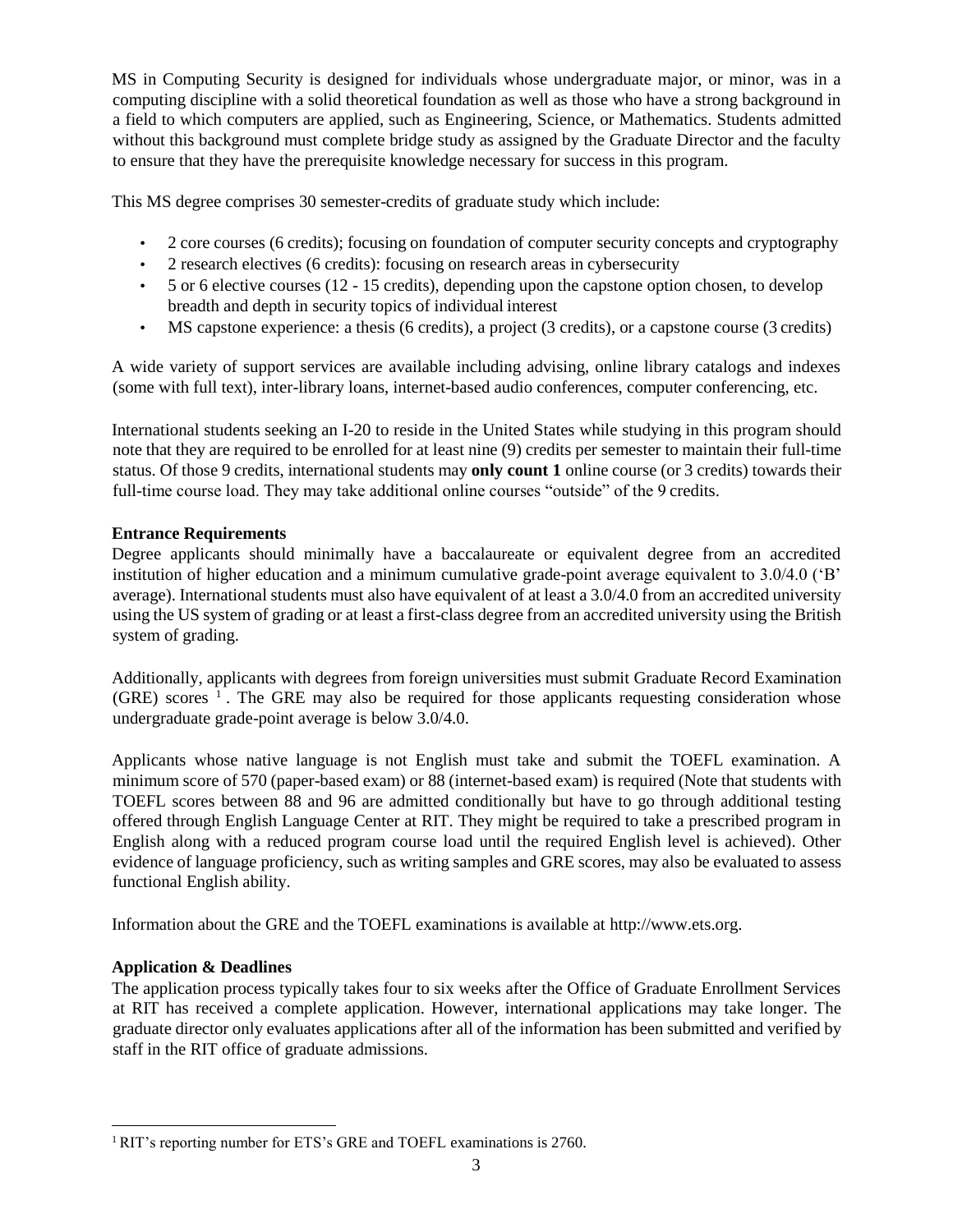Please refer to <https://www.rit.edu/admissions/graduate#applying-for-admission> for instructions and requirements of the application.

Student applications are considered for Fall and Spring terms. However, acceptance into the program does not guarantee availability of prerequisite or program courses. As the start of the semester approaches, many classes become full. Students, who apply just before the start of the year, may need to wait until the following year before starting their coursework.

#### **Prerequisites**

- Mathematical maturity in Discrete Mathematics and Statistics (Calculus recommended)
- Solid skills in computer programming with knowledge of at least two programming languages
- Knowledge and hands-on experience in basic networking concepts, networking infrastructure services, system services and system administration functions

#### **The Bridge Program**

All students must have the required coursework and documented experience before matriculating into this MS program. Students, whose academic preparation does not satisfy the above requirements, can make up this deficiency by taking one or more courses as prescribed by the graduate director and faculty. This coursework may be completed at any accredited college or university that is convenient.

The courses offered by RIT that can be used to satisfy the above prerequisites are (prerequisites and notes are included in parentheses after each course):

- Discrete mathematics (equivalent to MATH 190 Discrete Mathematics for Computing) and Statistics (equivalent to STAT-145 or MATH-251)
- Computer Programming skills (equivalent to CSCI-141 Intro to Programming I and CSCI-142 Intro to Programming II or CSEC 123 Software Development & Problem Solving I and CSEC 124 Software Development & Problem Solving II)
- Introduction to Computing Security (CSEC 600)

Students are expected to achieve a 3.0 ('B' grade) or better average in course work done as part of the bridge program. Bridge program courses are not a part of the 30-semester credit hours required for the MS degree. Grades for bridge courses taken after matriculation are included in the student's graduate gradepoint average.

Students who have been admitted to the program before completing prerequisite requirements, must satisfactorily complete bridge coursework within the first two semesters of matriculation to continue in the program. Prior approval of the graduate director is required before any other courses in the program may be taken.

To meet individual needs, a bridge program can be designed differently from that described above. Other courses can be substituted, or courses at other colleges can be applied. However, such courses must be approved in advance. Contact the graduate director (see contact information later in this document) for approval prior to beginning bridge coursework.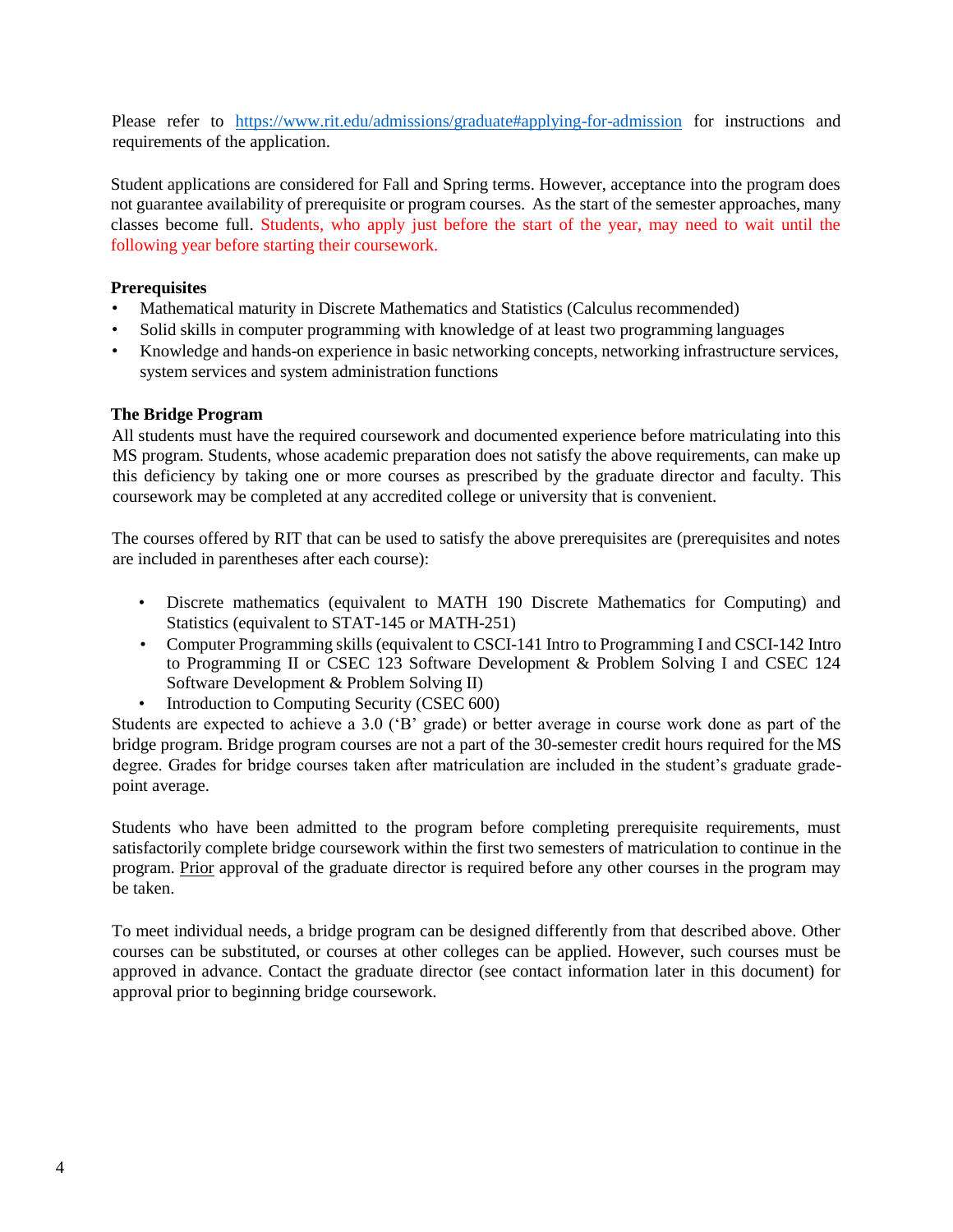## **The Curriculum (MS in CSEC)**

**Core Classes** (6 credits)

- GCCIS-CSEC-604 Cryptography and Authentication
- GCCIS-CSEC-742 Computer System Security

#### **Research Electives** (6 credits)

- GCCIS-CSEC-659 Graduate Seminar on Usable Security
- GCCIS-CSEC-720 Deep Learning Security
- GCCIS-CSEC-741 Sensor and SCADA Security
- GCCIS-CSEC-750 Covert Communications
- GCCIS-CSEC-759 Graduate Seminar on Advanced Networking and Distributed Systems Security
- GCCIS-CSEC-759 Graduate Seminar on Advanced Malware Forensics and Anti-Forensics
- GCCIS-CSEC-769 Emerging Topics in Wireless Security

#### **Advanced Electives** (12 or 15 credits)

- GCCIS-CSEC-603 Enterprise Security
- GCCIS-CSEC-620 Cyber Analytics and Machine Learning
- GCCIS-CSEC-659 Graduate Seminar on Hacking for Defense
- GCCIS-CSEC-659 Graduate Seminar on Offensive Security Engineering
- GCCIS-CSEC-659 Graduate Seminar on Trusted Computing and Trusted Execution
- GCCIS-CSEC-669 Wireless Security
- GCCIS-CSEC-730 Advanced Computer Forensics
- GCCIS-CSEC-731 Web Server and Application Security Audits
- GCCIS-CSEC-733 Information Security and Risk Management
- GCCIS-CSEC-743 Computer Viruses and Malicious Software
- GCCIS-CSEC-744 Network Security
- GCCIS-CSEC-751 Information Security Policy and Law
- GCCIS-CSEC-759 Graduate Seminar on Penetration Testing
- GCCIS-ISTE-721 Information Assurance Fundamentals
- GCCIS-ISTE-730 Foundations of IoT
- GCCIS-CSCI-620 Introduction to Big Data
- GCCIS-CSCI-622 Secure Data Management
- GCCIS-CSCI-642 Secure Coding
- GCCIS-CSCI-662 Foundations of Cryptography
- GCCIS-CSCI-720 Big Data Analytics
- GCCIS-CSCI-734 Foundations of Security Measurement and Evaluation
- GCCIS-CSCI-735 Foundations of Intelligent Security Systems
- GCCIS-CSCI-736 Neural Networks and Machine Learning
- GCCIS-CSCI-762 Advanced Cryptography
- KGCOE-CMPE-661 Hardware and Software Design for Cryptographic Applications

#### **The MS/CSEC Capstone** (3 or 6 credits)

- GCCIS-CSEC-790 MS Thesis (6 credits) or
- GCCIS-CSEC-792 CSEC Project (3 credits) or
- GCCIS-CSEC-793 Capstone for Computing Security (3 credits)

Details of the MS Capstone options can be found in the MS CSEC Capstone Guide posted on the department website.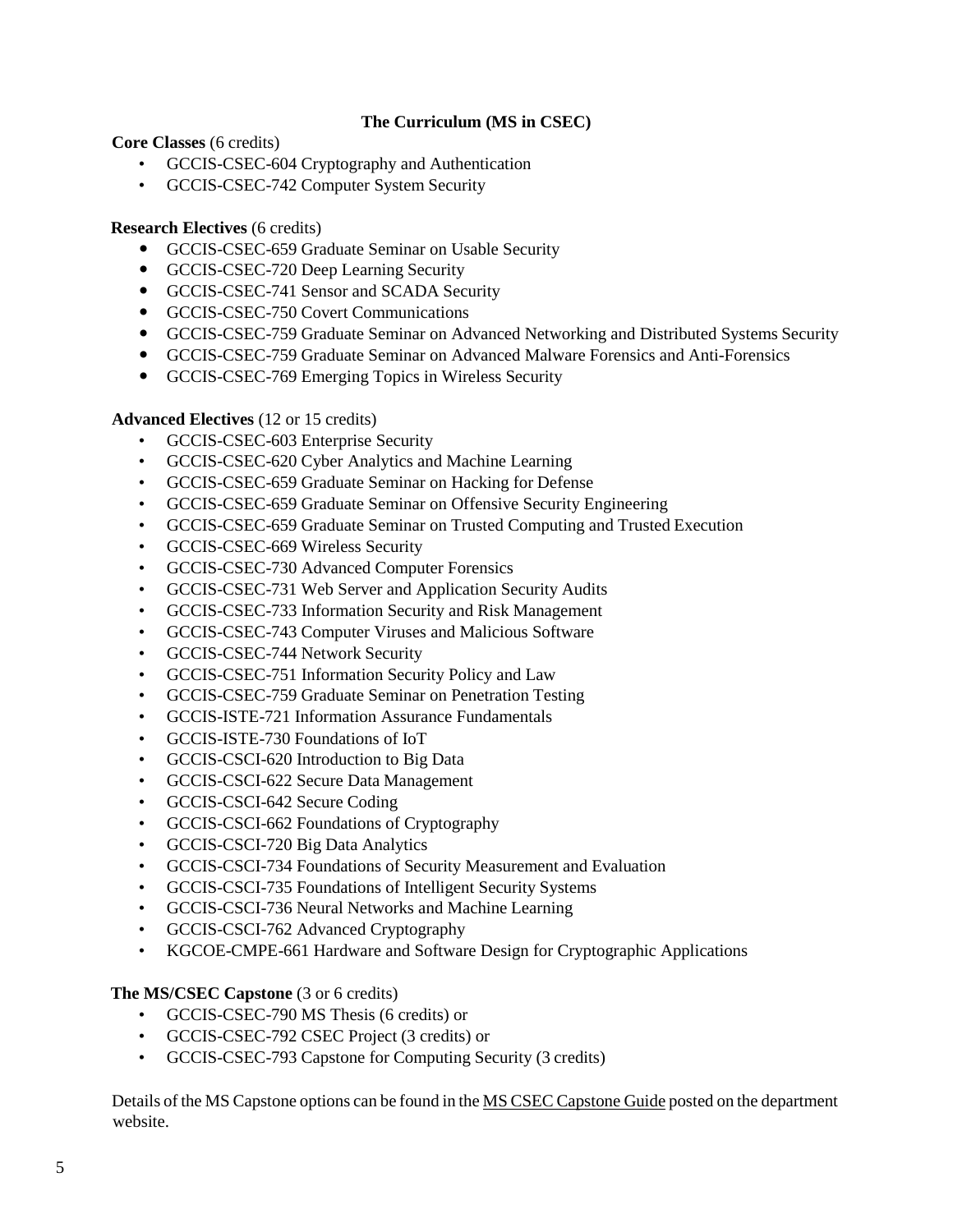| CORE COURSES (6 credits)                     |  |                                                         |                                   |  |                                  |  |
|----------------------------------------------|--|---------------------------------------------------------|-----------------------------------|--|----------------------------------|--|
| CSEC 604 Cryptography and Authentication     |  |                                                         | CSEC-742 Computer System Security |  |                                  |  |
|                                              |  |                                                         |                                   |  |                                  |  |
| <b>RESEARCH ELECTIVES</b> (choose 6 credits) |  |                                                         |                                   |  |                                  |  |
| CSEC-720 Deep Learning Security              |  | CSEC-750 Covert                                         |                                   |  | CSEC- 659 or 759 Graduate        |  |
| CSEC-741 Sensor and SCADA                    |  | Communications                                          |                                   |  | Seminar                          |  |
| security                                     |  | CSEC-769 Emerging Topics in<br><b>Wireless Security</b> |                                   |  | (Pick one of the <i>research</i> |  |
|                                              |  |                                                         |                                   |  | seminars)                        |  |

| <b>Systems and Network</b>   | <b>Systems and Network</b>                | <b>Cryptography and</b>                       | <b>Security Analytics</b> |  |
|------------------------------|-------------------------------------------|-----------------------------------------------|---------------------------|--|
| <b>Security</b>              | <b>Forensics</b>                          | <b>Authentication</b>                         |                           |  |
|                              |                                           |                                               | *CSEC-620 Cyber           |  |
| *CSEC-603 Enterprise         | *CSEC-730 Advanced                        | *CSCI-662                                     | Analytics and             |  |
| Security                     | <b>Computer Forensics</b>                 | Foundations of<br>Cryptography                | Machine Learning          |  |
| *CSEC-744 Network            | *CSEC-731 Web Server                      |                                               | *CSEC-720 Deep            |  |
| Security                     | and Application Security<br><b>Audits</b> | <b>CSCI-734 Foundations</b><br>of<br>Security | Learning Security         |  |
| CSEC-731 Web Server          |                                           | Measurement and                               | CSCI-620 Introduction     |  |
| and Application Security     | CSEC-733 Information                      | Evaluation                                    | to Big Data               |  |
| <b>Audits</b>                | Security and Risk                         |                                               |                           |  |
|                              | Management                                | CSCI-762 Advanced                             | CSCI-622 Secure Data      |  |
| CSEC-743 Computer            |                                           | Cryptography                                  | Management                |  |
| <b>Viruses and Malicious</b> | CSEC-743 Computer                         |                                               |                           |  |
| Software                     | <b>Viruses and Malicious</b>              | CMPE-661 Hardware                             | CSCI-720 Big Data         |  |
| CSEC-769 Emerging            | Software                                  | and Software Design                           | Analytics                 |  |
| <b>Wireless Security</b>     |                                           | for Cryptographic                             |                           |  |
|                              | CSEC-751 Information                      | Applications                                  | CSCI-735 Foundations      |  |
| <b>CSEC-759</b>              | Security Policy and Law                   |                                               | of Intelligent Security   |  |
| Graduate Seminar on          |                                           |                                               | Systems                   |  |
| <b>Advanced Networking</b>   | ISTE-721 Information                      |                                               |                           |  |
| and Distributed Systems      | <b>Assurance Fundamentals</b>             |                                               | CSCI-736 Neural           |  |
| Security                     |                                           |                                               | Networks and              |  |
|                              |                                           |                                               | Machine Learning          |  |

| <b>CSEC-790</b><br>MS Thesis (6 credits) | CAPSTONE (3 or 6 credits)<br><b>CSEC-791</b><br>MS Project (3 credits) | <b>CSEC-793</b><br>Capstone for Computing<br>Security (3 credits) |  |
|------------------------------------------|------------------------------------------------------------------------|-------------------------------------------------------------------|--|
|                                          |                                                                        |                                                                   |  |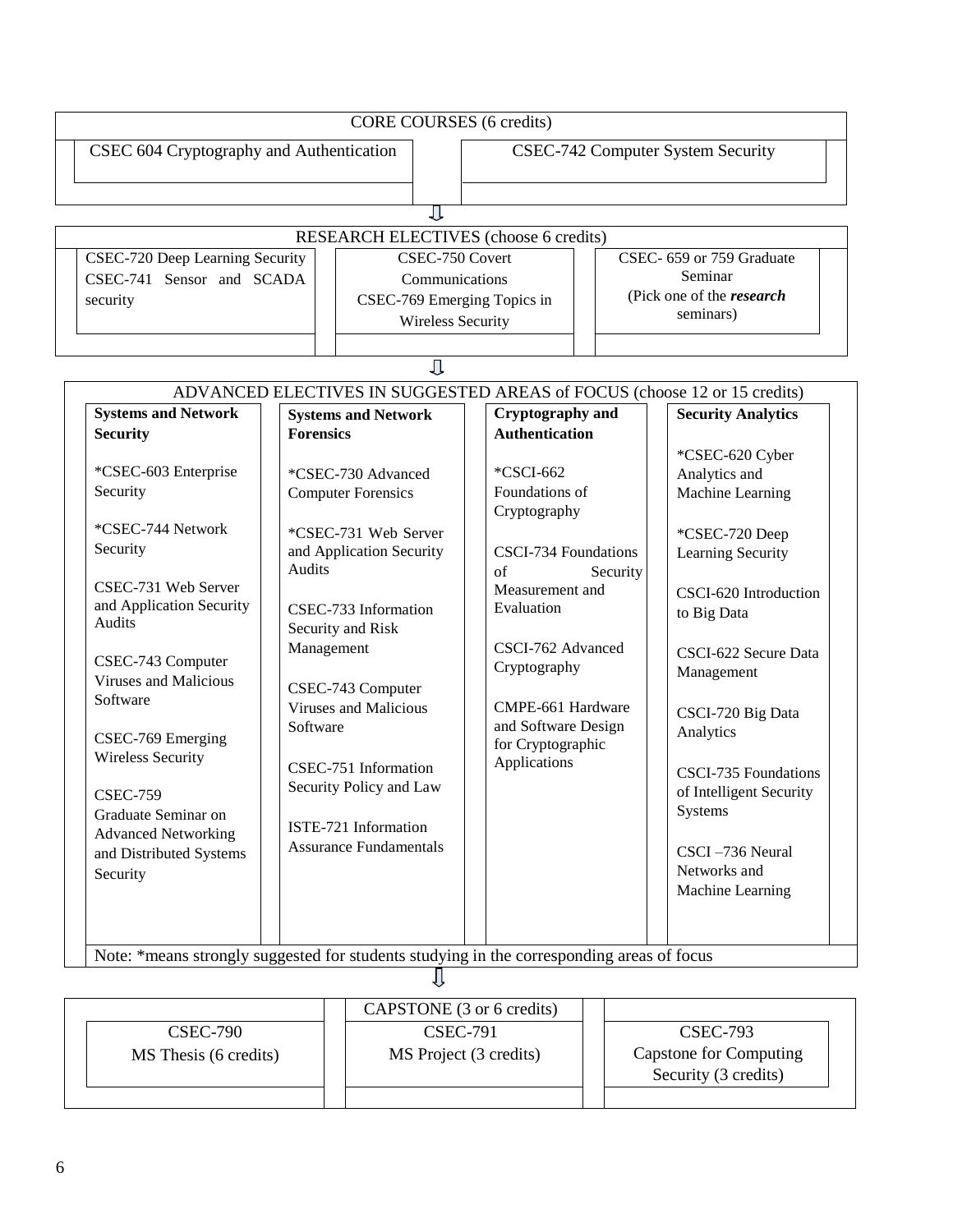## **Graduate Independent Study**

Graduate students may undertake up to 1 independent study project (3 credits) to investigate a cybersecurity area that is of interest. The emphasis of independent study is that it is driven by a student's interest in investigating an area in a way that cannot be done through standard course work. It may or may not be connected with a faculty member's scholarship activities, but it does require a faculty member to approve the project work as the advisor for the project, as well as the approval from the department.

Students will follow a structured application process prior to registering for Independent Study. CSEC faculty have access to this form and must be completed with your faculty mentor. Once completed, the form needs to be submitted to the department by the sponsoring faculty member. At the conclusion of the project, the student will make a formal presentation and poster for the department faculty, describing the results of the project.

## **Co-operative Work Experience**

Up to two (2) terms of an *optional* co-operative educational experience (co-op) is available, prior to capstone completion, for those students who wish to enhance their resume with employment experience. Students need to complete all bridge study (including English Language Center study), have completed 15 credits of their course work, and have a 3.0/4.0 or better program grade-pointaverage (GPA) before going on co-op.

The Office of Cooperative Education and Career Services [\(http://www.rit.edu/emcs/oce/\)](http://www.rit.edu/emcs/oce/) can assist students in finding a co-op position or students can find positions on their own and have them approved by the graduate director.

## **Program Cost**

The cost of graduate study at RIT is available on the RIT website at https:[//www.rit.edu/fa/sfs/billing-information.](http://www.rit.edu/fa/sfs/billing-information) Cost information is available for both full- and part-time study. Information about financial aid to support study with us is available at [www.rit.edu/emcs/financialaid/graduate.html](http://www.rit.edu/emcs/financialaid/graduate.html)

## **Departmental Financial Aid**

The CSEC department can offer a small Merit Scholarship to qualified students who are not receiving significant financial support from other sources. This award is based upon demonstrated need, previous educational performance, and employment background (if applicable).

If granted, the merit scholarship is initially awarded for one (1) academic year (excluding summer) from the semester in which the student is admitted. For the summer term, the student must request continuation of the scholarship. The award will, in general, be extended if the student has made steady progress towards the degree and has maintained at least a 3.0/4.0 GPA, which is the minimum required to graduate with a MS degree at RIT.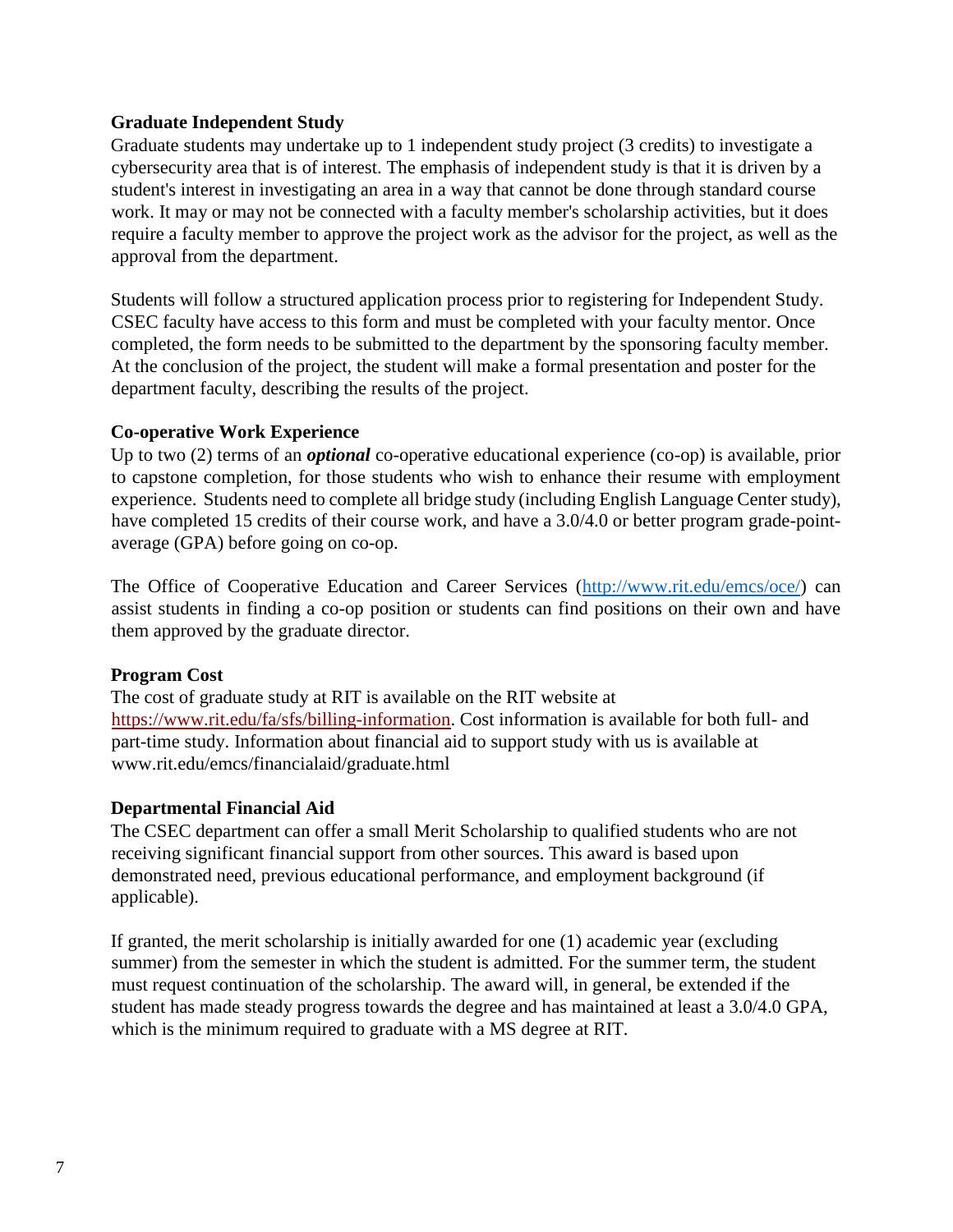## **RIT's 7-Year Degree-Completion Rule**

Graduate students must successfully complete all of the requirements for their programs within seven (7) years of the date of the first (oldest) course counted towards the degree. This requirement includes courses transferred into the program from other RIT departments or other universities, but excludes prerequisite courses. For example, if the first course was completed in Fall term 2020 (2201), then the program must be completed before the start of Fall term 2027 (2271). Please contact the graduate director immediately if you find that you are coming close to your 7-year deadline.

## **Academic Honesty**

Academic honesty is an expectation of all students at RIT. Any act of improperly representing another person's work as one's own is an act of academic dishonesty. The RIT code of academic conduct is documented in the university's Policies and Procedures manual: <https://www.rit.edu/academicaffairs/policiesmanual/d080>

## **Contact Information**

Additional information about this program and the undergraduate program offered by the Computing Security (CSEC) department at RIT may be obtained by contacting us at:

| <b>US Mail:</b>   | <b>Graduate Program Director</b>     |  |  |  |  |  |  |
|-------------------|--------------------------------------|--|--|--|--|--|--|
|                   | <b>Computing Security Department</b> |  |  |  |  |  |  |
|                   | Global Cybersecurity Institute       |  |  |  |  |  |  |
|                   | Rochester Institute of Technology    |  |  |  |  |  |  |
|                   | 100 Lomb Memorial Drive              |  |  |  |  |  |  |
|                   | Rochester, New York 14623-5603       |  |  |  |  |  |  |
| <b>Telephone:</b> | $(585)$ 475-2963                     |  |  |  |  |  |  |
| <b>FAX:</b>       | $(585)$ 475-2181                     |  |  |  |  |  |  |

## **Academic Calendar**

RIT academic calendar is available at [www.rit.edu/calendar/.](http://www.rit.edu/calendar/)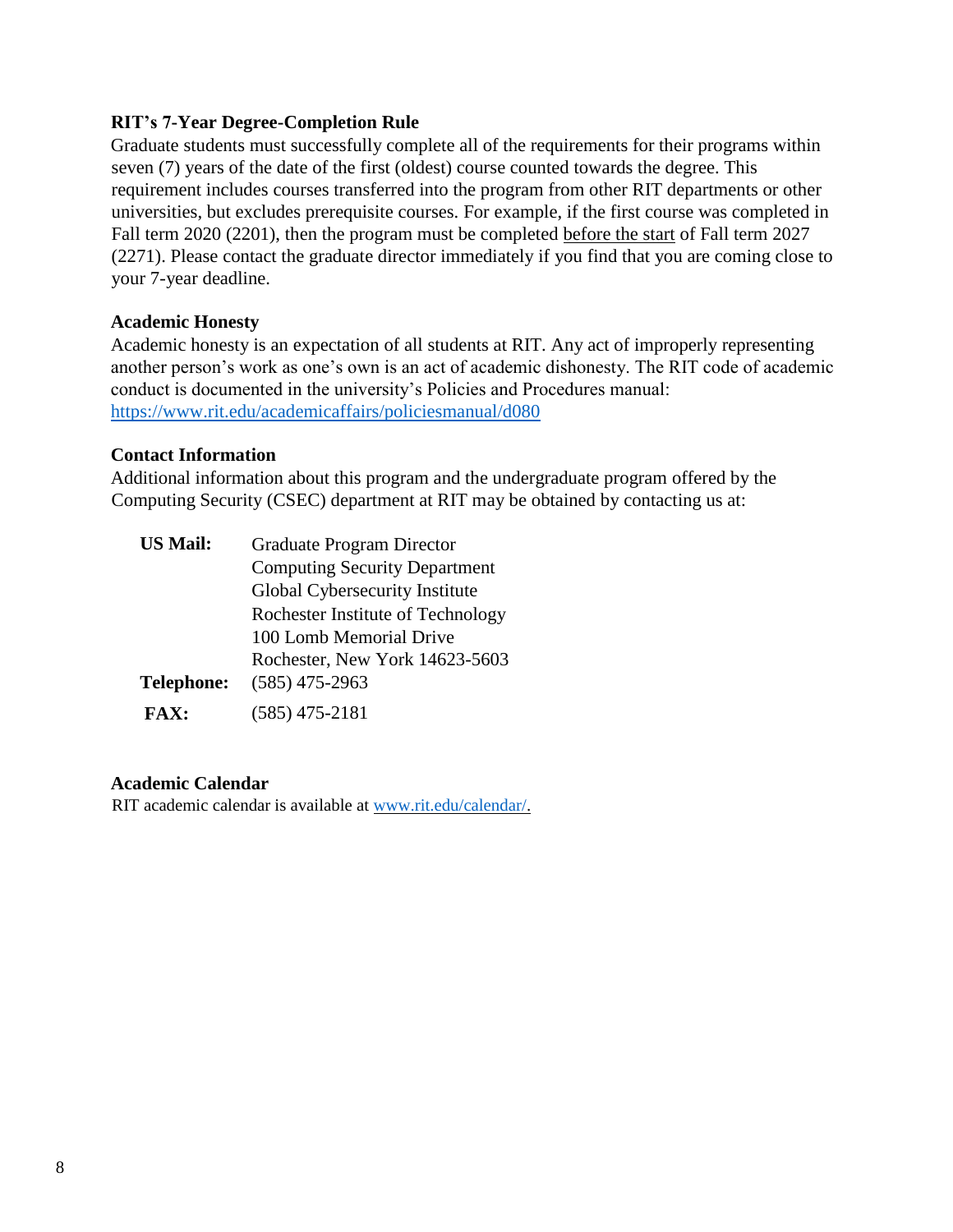## **MS in CSEC Program Worksheet (as of 2021 -2022)**

| Prerequisite Bridge Program i                                 |                 |       | Must be completed prior to start of program of study. |
|---------------------------------------------------------------|-----------------|-------|-------------------------------------------------------|
| Programming I                                                 |                 |       |                                                       |
| Programming II                                                |                 |       |                                                       |
| <b>Discrete Mathematics</b>                                   |                 |       |                                                       |
| <b>Statistics</b>                                             |                 |       |                                                       |
| CSEC 600 - Introduction to Computing Security                 |                 |       |                                                       |
| ~ Program of Study (30 semester credit hours) ~               |                 |       |                                                       |
| <b>Core Courses:</b> (6 credit hours)                         | <b>Semester</b> | Grade | <b>Comments</b>                                       |
| GCCIS-CSEC-742 Computer Systems Security                      |                 |       |                                                       |
| GCCIS-CSEC-604 Cryptography and Authentication                |                 |       |                                                       |
| <b>Research Electives:</b> (6 credit hours) <sup>2</sup>      |                 |       |                                                       |
|                                                               |                 |       |                                                       |
|                                                               |                 |       |                                                       |
| <b>Advanced Electives:</b> $(12 - 15 \text{ credit hours})^2$ |                 |       |                                                       |
|                                                               |                 |       |                                                       |
|                                                               |                 |       |                                                       |
|                                                               |                 |       |                                                       |
|                                                               |                 |       |                                                       |
|                                                               |                 |       |                                                       |
| <b>Capstone:</b> (3 or 6 credit hours) $3$                    |                 |       |                                                       |
| CSEC-79 Capstone [Course   Project ]                          |                 |       | (3 credits)                                           |
| <b>CSEC-790</b><br>Thesis                                     |                 |       | $(6 \text{ credits})$                                 |